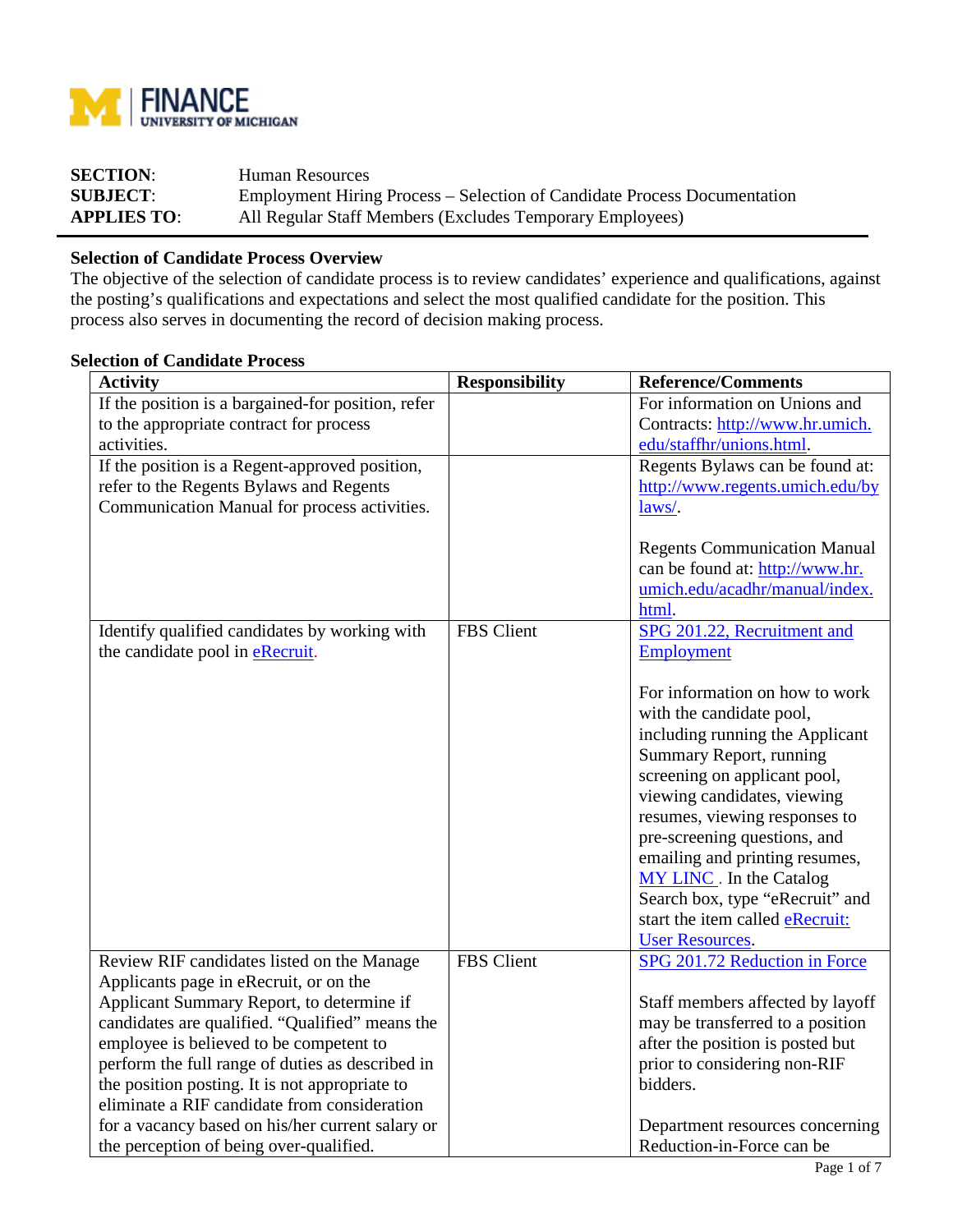

|                                                                                                                                                                                                                                                                                                                                                                                                                                                                                                                                                                                                                                                                                                                            |            | accessed at http://www.hr.umich.<br>edu/empserv/department/rif.html                                                                                                                                                                                                                                                                                        |
|----------------------------------------------------------------------------------------------------------------------------------------------------------------------------------------------------------------------------------------------------------------------------------------------------------------------------------------------------------------------------------------------------------------------------------------------------------------------------------------------------------------------------------------------------------------------------------------------------------------------------------------------------------------------------------------------------------------------------|------------|------------------------------------------------------------------------------------------------------------------------------------------------------------------------------------------------------------------------------------------------------------------------------------------------------------------------------------------------------------|
| Review disability placement candidates made<br>known to the unit via contact from HR, to<br>determine if qualified, consistent with<br>applicable SPG policies and procedures.                                                                                                                                                                                                                                                                                                                                                                                                                                                                                                                                             | FBS Client | SPG 201.84 EEO Affirmative<br><b>Action Policy for Individuals</b><br>with Disabilities<br>Also see question $#15$ in the<br>PeoplePay Q&A: https://people<br>pay.umich.edu/faq.php?q=15#15<br>Also, definition is available on<br>summary of earnings code (row<br>37) http://www.finance.umich.<br>edu/finops/payroll/forms/earning<br>scodedefinitions. |
| Identify potentially strong candidates by<br>reviewing resumes and cover letters.<br>For job postings with numerous bids, use the<br>screening feature in eRecruit. (Screening is<br>optional and questions must be added to the job<br>opening before it is posted.) Note that the<br>screening questions allow you to use the search<br>feature to narrow the candidate pool by<br>matching keywords from screening questions<br>against the candidates' resumes and cover<br>letters.<br>For candidates who have a restricted code<br>noted on the Applicant Summary Report<br>(available in eRecruit or acquired through<br>FBS), determine if notation in the restricted<br>table is relevant to the posted position. | FBS Client | For information on using search<br>techniques to identify potentially<br>strong candidates among the job<br>bids and on viewing the restricted<br>table, MY LINC. In the Catalog<br>Search box, type "eRecruit" and<br>start the item called <b>eRecruit:</b><br><b>User Resources.</b>                                                                    |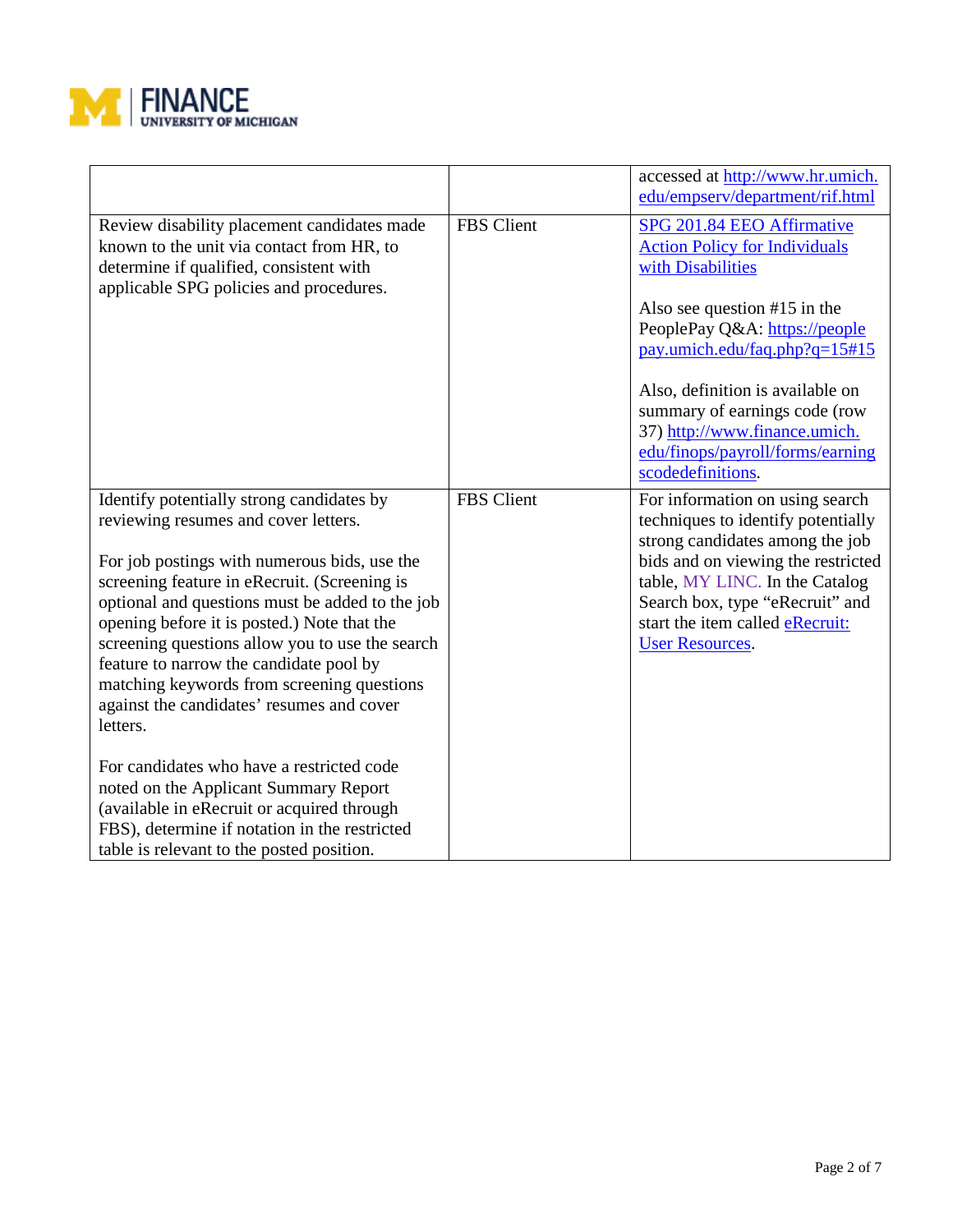

| For postings containing an affirmative action<br>goal, hiring team will receive a notifying email<br>prompting you to run the Applicant Summary<br>Report in eRecruit and review the diversity of<br>the applicant pool. The goal is used to signal<br>"targets of opportunity" for units to do more<br>outreach to identify and interview qualified<br>women, veterans, people who identify with a<br>disability, and minority applicants for their<br>positions.<br>Review applicant pool summary data on the<br>Applicant Summary Report with the<br>Affirmative Action Availability data using the<br>link at the bottom of the Report. This is to<br>ensure pool resembles availability.<br>Select appropriate candidate disposition codes<br>(Hire, Interviewed, Withdrawn, etc.) and notify<br>SSC via the eForm for seriously considered<br>candidates. At a minimum, set the disposition<br>for candidates that have been interviewed.<br>Keep notes related to the selection process that<br>can be used if needed to support the hiring<br>decision. | FBS Client/FBS Client<br>Hiring Team | Review should be done by<br>someone other than hiring<br>manager.<br>SPG 201.82, EEO/Affirmative<br><b>Action Policy</b><br>For information on using the<br>EEO Summary Data report logon<br>to MY LINC. In the Catalog<br>Search box, type "eRecruit" and<br>start the item called eRecruit:<br><b>User Resources.</b><br>Applicant Disposition should be<br>updated to provide a record of<br>candidates interviewed for the<br>position, those extended offers,<br>those rejecting offers, and those<br>who are ultimately hired are<br>automatically updated by the<br>system. |
|-----------------------------------------------------------------------------------------------------------------------------------------------------------------------------------------------------------------------------------------------------------------------------------------------------------------------------------------------------------------------------------------------------------------------------------------------------------------------------------------------------------------------------------------------------------------------------------------------------------------------------------------------------------------------------------------------------------------------------------------------------------------------------------------------------------------------------------------------------------------------------------------------------------------------------------------------------------------------------------------------------------------------------------------------------------------|--------------------------------------|------------------------------------------------------------------------------------------------------------------------------------------------------------------------------------------------------------------------------------------------------------------------------------------------------------------------------------------------------------------------------------------------------------------------------------------------------------------------------------------------------------------------------------------------------------------------------------|
| The unit HR officer or someone in the<br>department not directly involved in the hiring<br>decision, reviews pool for qualified candidates<br>and compares results against hiring manger's<br>list of potentially strong candidates to ensure<br>due diligence in non-discrimination in selection<br>process.<br>If pool is not diverse or the pool does not<br>contain qualified candidates, additional<br>outreach should be done which may include<br>networking, advertising in publications and<br>other websites, or extending the posting.<br>Hiring manager and the person performing this<br>review should collaborate and reach<br>understanding of exclusion and/or include<br>additional candidates as appropriate.                                                                                                                                                                                                                                                                                                                                 | FBS Client                           | Review should be done by<br>someone other than hiring<br>manager.<br>Tips on recruiting a diverse staff:<br>http://www.umich.edu/~hraa/emp<br>serv/department/empsel/diverse.h<br>tml.                                                                                                                                                                                                                                                                                                                                                                                             |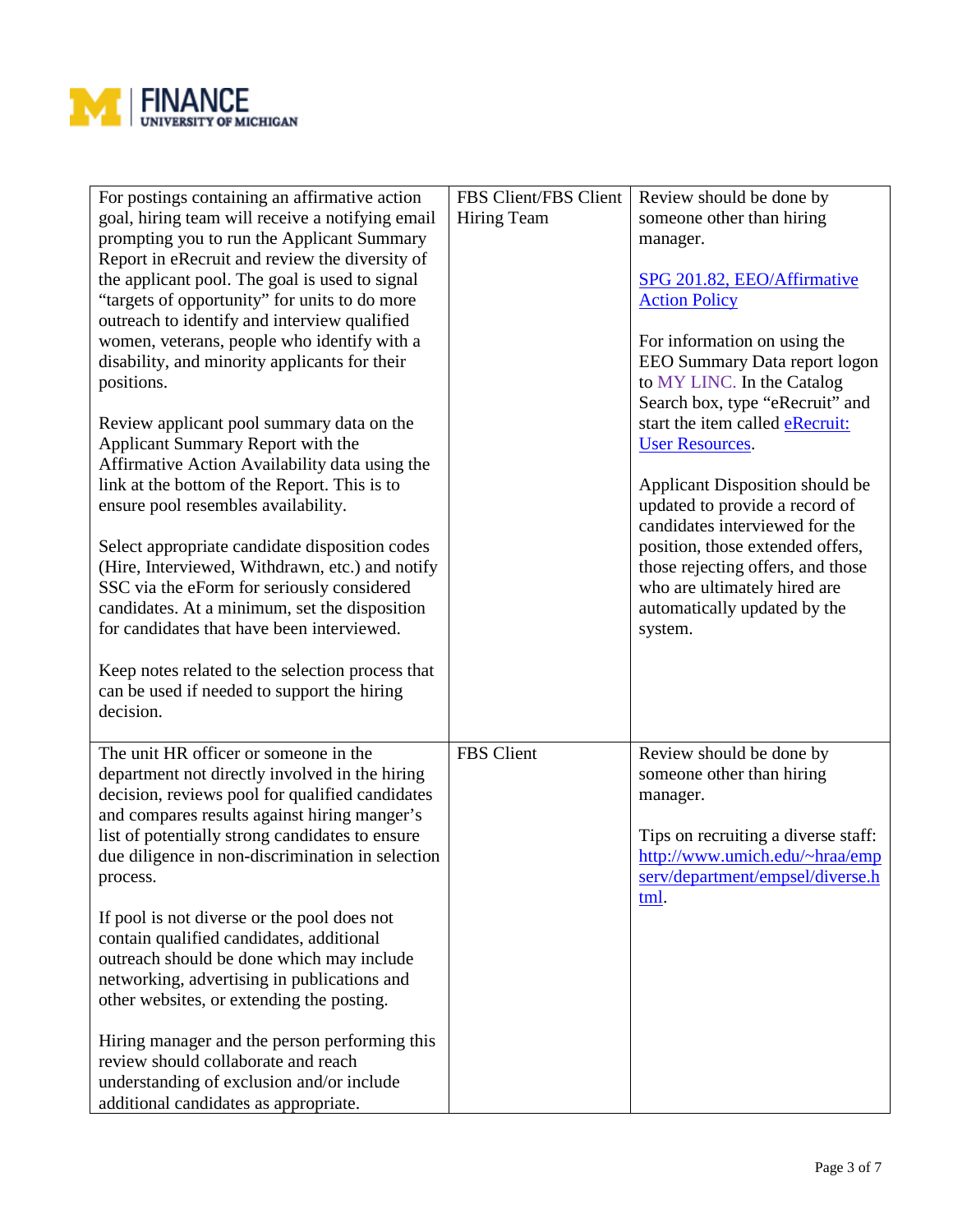

| Interview qualified candidate(s) to determine<br>best fit for position. Document and file<br>interview notes in eRecruit or local file.                                                                                                                                                             | FBS Client | Guidelines for documenting<br>interview notes including legal<br>interview questions and notes:<br>http://www.hr.umich.edu/empser<br>v/department/empsel/legalchart.h<br>tml<br>Documenting the Interview in<br>eRecruit: MY LINC. In the<br>Catalog Search box, type<br>"eRecruit" and start the item<br>called eRecruit: User Resources. |
|-----------------------------------------------------------------------------------------------------------------------------------------------------------------------------------------------------------------------------------------------------------------------------------------------------|------------|--------------------------------------------------------------------------------------------------------------------------------------------------------------------------------------------------------------------------------------------------------------------------------------------------------------------------------------------|
| Administer tests as appropriate to determine<br>skills or abilities relevant to the position.                                                                                                                                                                                                       | FBS Client | SPG 201.22, Recruitment and<br>Employment                                                                                                                                                                                                                                                                                                  |
| Select most qualified candidate based on the<br>results of the selection process.                                                                                                                                                                                                                   | FBS Client | Additional department approval<br>may be required.                                                                                                                                                                                                                                                                                         |
| After selection of preferred candidate(s),<br>perform professional reference checks.<br>Document and file reference check notes in<br>eRecruit or local file.                                                                                                                                       | FBS Client | Making reference checks: MY<br>LINC. In the Catalog Search box,<br>type "eRecruit" and start the item<br>called eRecruit: User Resources.                                                                                                                                                                                                  |
| If applicable, contact the International Center<br>for assistance in applying for proper<br>employment related visa status for staff.                                                                                                                                                               | FBS Client | SPG 201.18, Employment of<br>Non-U.S. Citizens                                                                                                                                                                                                                                                                                             |
| Notify SSC of candidate selected and other<br>interviewees so that disposition record status<br>for selected candidate can be changed to "Hire"<br>and those interviewed changed to<br>"Interviewed" via the HR eForm.                                                                              | FBS Client | For information on disposition<br>status including definitions of<br>each: MY LINC. In the Catalog<br>Search box, type "eRecruit" and<br>start the item called eRecruit:<br><b>User Resources.</b><br>For additional training, search<br>"HRE114".                                                                                         |
| Ensure a valid working permit is secured on or<br>before the first day of work for every minor.<br>Minors are individuals under the age of 18,<br>whether in employee or volunteer status, who<br>have not graduated from high school. The<br>minimum age for legal employment is fourteen<br>(14). | FBS Client | SPG 201.20, Employment of<br><b>Minors</b>                                                                                                                                                                                                                                                                                                 |
| Discuss all actual and potential conflicts of<br>interest or commitment with candidate and<br>obtain disclosure obligations as necessary.                                                                                                                                                           | FBS Client | <b>SPG 201.65-1, Conflicts of</b><br><b>Interest and Conflicts of</b><br>Commitment<br>Consult department policy.                                                                                                                                                                                                                          |
| If the candidate has a relationship to another                                                                                                                                                                                                                                                      | FBS Client | SPG 201.23, Appointment of                                                                                                                                                                                                                                                                                                                 |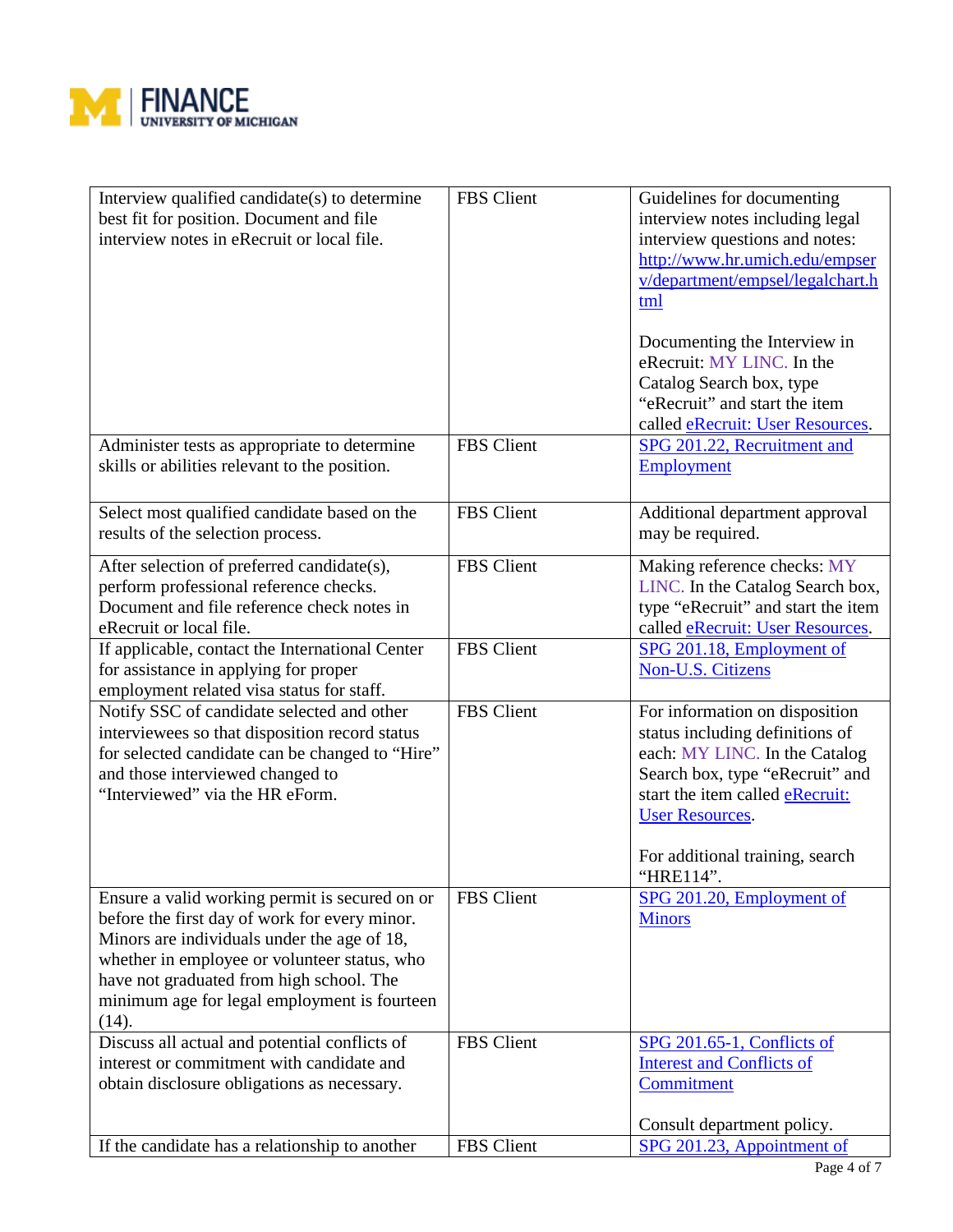

| individual employed by the University, ensure<br>this relationship constitutes neither an<br>advantage nor a deterrent to appointment by<br>the University, provided the individual meets<br>and fulfills the appropriate University<br>appointment standards.                                                                                                                                                                                                                                                                                                                                                       |                   | <b>Relatives or Others with Close</b><br><b>Personal or External Business</b><br><b>Relationships; Procedures to</b><br><b>Assure Equal Opportunity and to</b><br><b>Avoid the Possibility Of</b><br><b>Favoritism (Nepotism)</b>                                                                                                                                                                                                                                                               |
|----------------------------------------------------------------------------------------------------------------------------------------------------------------------------------------------------------------------------------------------------------------------------------------------------------------------------------------------------------------------------------------------------------------------------------------------------------------------------------------------------------------------------------------------------------------------------------------------------------------------|-------------------|-------------------------------------------------------------------------------------------------------------------------------------------------------------------------------------------------------------------------------------------------------------------------------------------------------------------------------------------------------------------------------------------------------------------------------------------------------------------------------------------------|
| The University may require security clearance<br>for its staff members, as a condition of<br>employment in certain positions. Such<br>clearance may be necessary for incumbents or<br>applicants for employment if their work<br>requires access to information classified by the<br>Federal Government. The determination of<br>need for security clearance for specific<br>positions or projects will be mutually<br>determined by the University (i.e., University<br>Human Resources, department of Public<br>Safety, Occupational Safety and Environmental<br>Health) and the responsible government<br>agency. | FBS Client        | SPG 201.53, Security Clearance                                                                                                                                                                                                                                                                                                                                                                                                                                                                  |
| For permanent term-limited and temporary<br>employee appointments qualifying as "Full-<br>Time" under Employer Shared Responsibility<br>regulations, complete the ESR Eligibility<br>Certification form and return to Human<br>Resources at the start of the appointment to<br>trigger an offer of health care coverage.                                                                                                                                                                                                                                                                                             | <b>FBS</b> Client | Form can be found at<br>hr.umich.edu/esr-form.<br>NOTE: For variable hour<br>temporary employee<br>appointments, Human Resources<br>will track hours worked and, if<br>indicated, trigger offer of health<br>care coverage at end of<br>measurement period.                                                                                                                                                                                                                                     |
| Review unit Continuity of Operations Planning<br>(COOP) and identify critical services and<br>critical employees and inform employees of<br>their critical status designations.                                                                                                                                                                                                                                                                                                                                                                                                                                      | FBS Client        | SPG 201.27, Emergency<br><b>Reduction in Operations</b><br>Both the COOP Template and<br>the Critical Employee<br>Designation Letter are available<br>on the Division of Public Safety<br>& Security website. The link to<br>the DPSS Emergency<br>Management page is <b>DPSS</b><br><b>Emergency Management.</b> Once<br>there, the user will need to go to<br>the Resources section on the<br>left-hand side and click either<br>"COOP Template" or "Critical"<br>Employee Letter". Access to |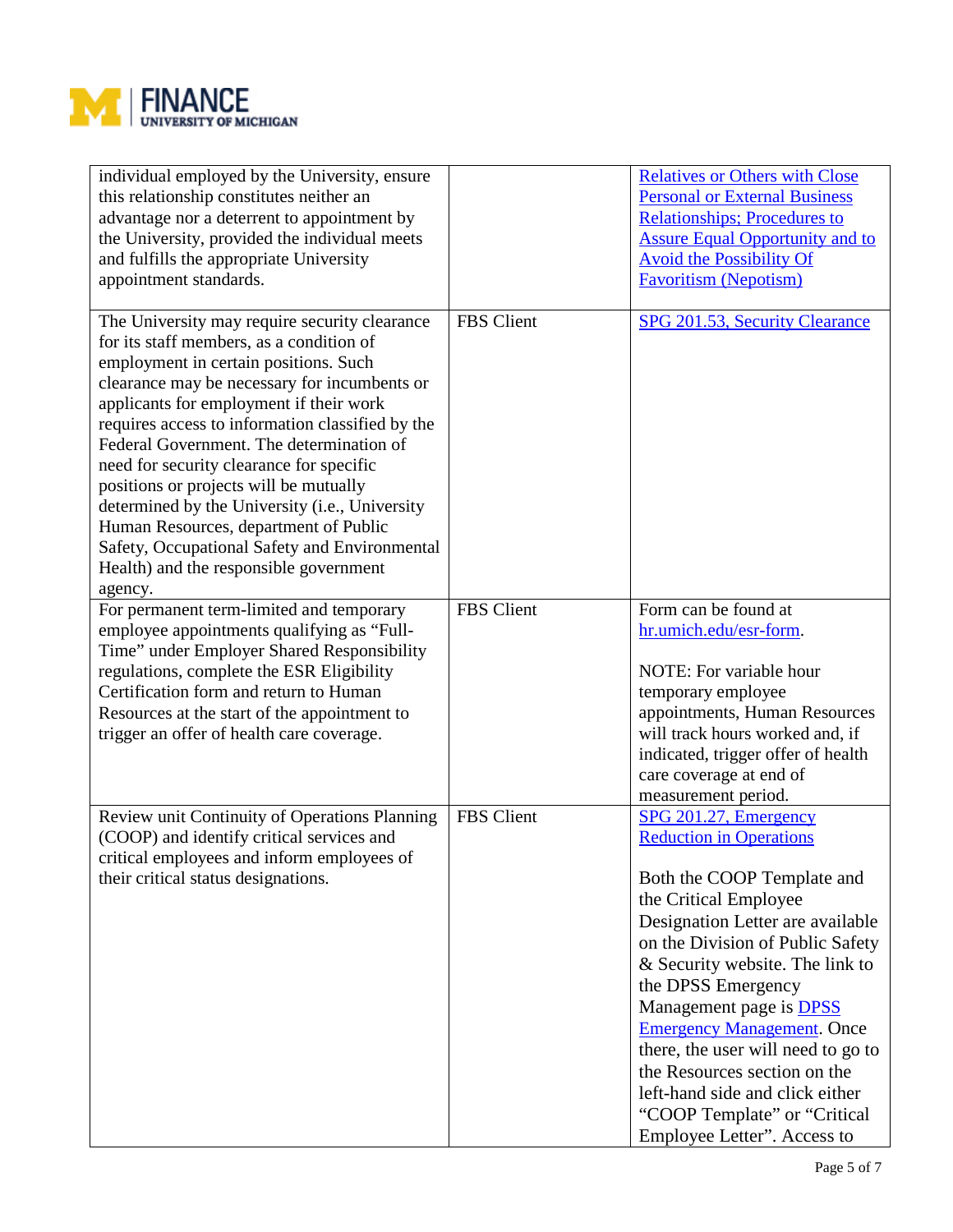

| these documents will require a |
|--------------------------------|
| valid Kerberos login.          |

## **Other related information:**

Key Contacts:

- Additional employment resources for departments can be found on the Recruiting and Employment Services website at<http://hr.umich.edu/empserv/> and [My LINC](https://maislinc.umich.edu/maislinc/learner/home/index?lang=en-US) [eRecruit: User Resources.](http://maislinc.umich.edu/maislinc/lang-en/management/LMS_ActDetails.asp?UserMode=0&ActivityId=30706&CallerURL=/maislinc/lang-en/taxonomy/TAX_Search.asp?UserMode=0&NodeID=0&SelectedNodeID=0&VSC=ItemName&VSO=A&SourceRef=-1&DispMode=normal&AdvType=0&SearchSt)
- Contact your HR Unit Liaison for eRecruit access questions.
- Contact HR Officer for any concerns.
- For University HR assistance contact University HR Rep, or University HR Employment Process Coordinator.

Related Standard Practice Guides:

- In accordance with [SPG 201.24, Employment of Students,](http://spg.umich.edu/pdf/201.24.pdf) employment of students is encouraged to support their financial and educational needs, and to provide work experience that will assist them as they enter the regular workforce. Students will normally be placed into jobs that are seasonal, irregular, or sporadic and are considered supplementary to the regular workforce.
- In accordance with [SPG 201.65-0, Employment Outside the University,](http://spg.umich.edu/pdf/201.65-0.pdf) University employees may be employed outside of the University, but the outside employment must not detract from the performance of the duties and responsibilities of the University position, nor may it create a conflict of interest.
- In accordance with **SPG 201.35, Non-Discrimination**, the University, in its employment and human resource policies and practices, will not discriminate against any individual because of race, color, religion, creed, national origin or ancestry, age, marital status, sexual orientations, gender identity, gender expression, disability, special disabled veteran and Vietnam-era veteran status, and height or weight, except as allowed by the need for bona fide occupational qualifications. Reasonable accommodation will also be provided to persons with disabilities, to disabled veterans, and to accommodate religious practices.
- In accordance with [SPG 201.84 EEO/Affirmative Action Policy for Individuals with Disabilities,](http://spg.umich.edu/pdf/201.84.pdf) the University will not discriminate in its employment practices against applicants who have a disability.
- In accordance with SPG 201.87 EEO Affirmative Action Policy for Disabled Veterans and Veterans of [the Vietnam Era,](http://spg.umich.edu/pdf/201.87.pdf) the University will not discriminate against any employee or applicant for employment because he or she is a disabled veteran or veteran of the Vietnam era in regard to any position for which the employee or applicant for employment is qualified.
- In accordance with SPG 201.46, Personnel Records [Collection, Retention and Release,](http://spg.umich.edu/pdf/201.46.pdf) the collection, availability and disclosure of the contents of personnel files is governed by regulations established by the University and applicable laws. The Faculty and Staff Records Office, the Medical Center Staff Records